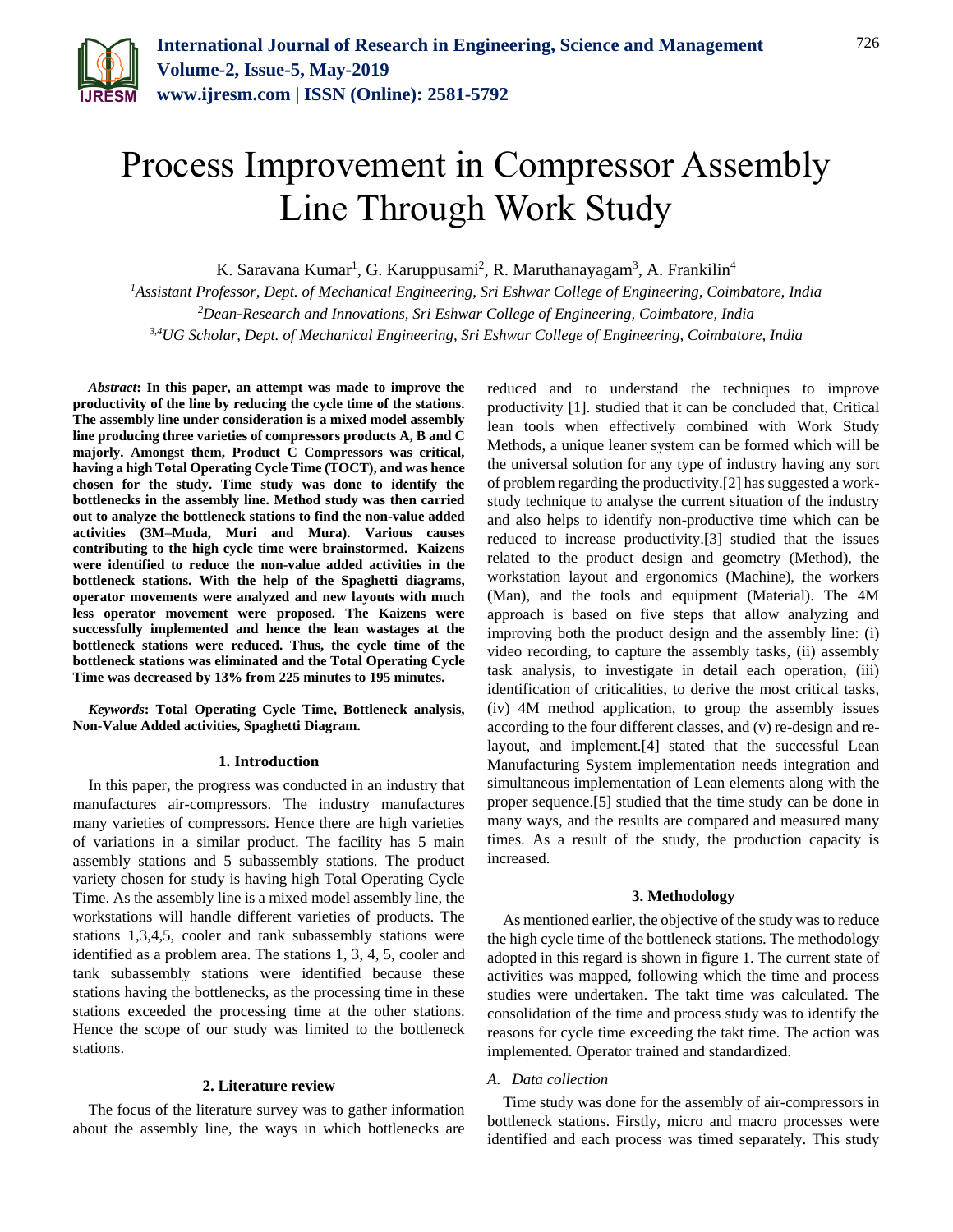

| Table 1                             |                 |           |           |              |
|-------------------------------------|-----------------|-----------|-----------|--------------|
| Time study for all stations         |                 |           |           |              |
| Station                             | Time in Minutes |           |           |              |
|                                     | Machine 1       | Machine 2 | Machine 3 | Average Time |
| Motor wiring subassembly            | 10.68           | 12.36     | 10.68     | 11.24        |
| Motor Airend subassembly Operator A | 12.60           | 10.20     | 14.88     | 12.56        |
| Motor Airend subassembly Operator B | 14.28           | 13.20     | 14.30     | 13.93        |
| Cooler subassembly                  | 20.76           | 18.36     | 19.56     | 19.56        |
| Moisture separator subassembly      | 6.00            | 6.00      | 6.34      | 6.11         |
| Tank subassembly                    | 13.68           | 15.48     | 17.74     | 15.63        |
| <b>Station1 Operator A</b>          | 15.36           | 14.40     | 14.09     | 14.62        |
| <b>Station1 Operator B</b>          | 11.04           | 10.20     | 9.31      | 10.18        |
| <b>Station2 Operator A</b>          | 12.60           | 13.20     | 13.80     | 13.20        |
| <b>Station2 Operator B</b>          | 13.92           | 13.56     | 14.22     | 13.90        |
| Station3 Operator A                 | 15.96           | 14.64     | 15.43     | 15.34        |
| <b>Station3 Operator B</b>          | 8.76            | 8.52      | 8.34      | 8.54         |
| Station3 Operator C                 | 7.56            | 7.32      | 7.50      | 7.46         |
| <b>Station4 Operator A</b>          | 16.44           | 18.36     | 15.78     | 16.86        |
| <b>Station4 Operator B</b>          | 15.60           | 16.98     | 18.00     | 16.86        |
| Station5 Operator A                 | 12.72           | 9.84      | 15.35     | 12.64        |
| <b>Station5 Operator B</b>          | 17.88           | 18.00     | 13.37     | 16.42        |
| Assembly TOCT                       | 225.84          | 220.62    | 228.68    | 225.05       |

helps us to analyze various works with respect to time. Table 1 shows the various time studies for the workstations.



Fig. 1. Methodology to reduce cycle time

*B. Problem identification*

| Available time in minutes per day $=510$ minutes |               |  |  |
|--------------------------------------------------|---------------|--|--|
| Current demand for units per day $=28$ units     |               |  |  |
| Current takt time                                | $=510/28$     |  |  |
| Current takt time                                | $=18$ minutes |  |  |
| Targeted demand for units per day $=36$ units    |               |  |  |
| Expected takt time                               | $=510/36$     |  |  |
| Expected takt time                               | $=14$ minutes |  |  |



Fig. 2. Bottleneck identification

## *C. Spaghetti diagram*



The above figure represents the distance moved by the operator. This spaghetti diagram was used to plot the distance moved by the operator in all stations. In the above spaghetti diagram, the distance moved by the operator is 80.9m. Likewise, for all Bottleneck stations are analysed and a new layout is proposed with much less operator movement.



Fig. 3. Before KAIZEN implementation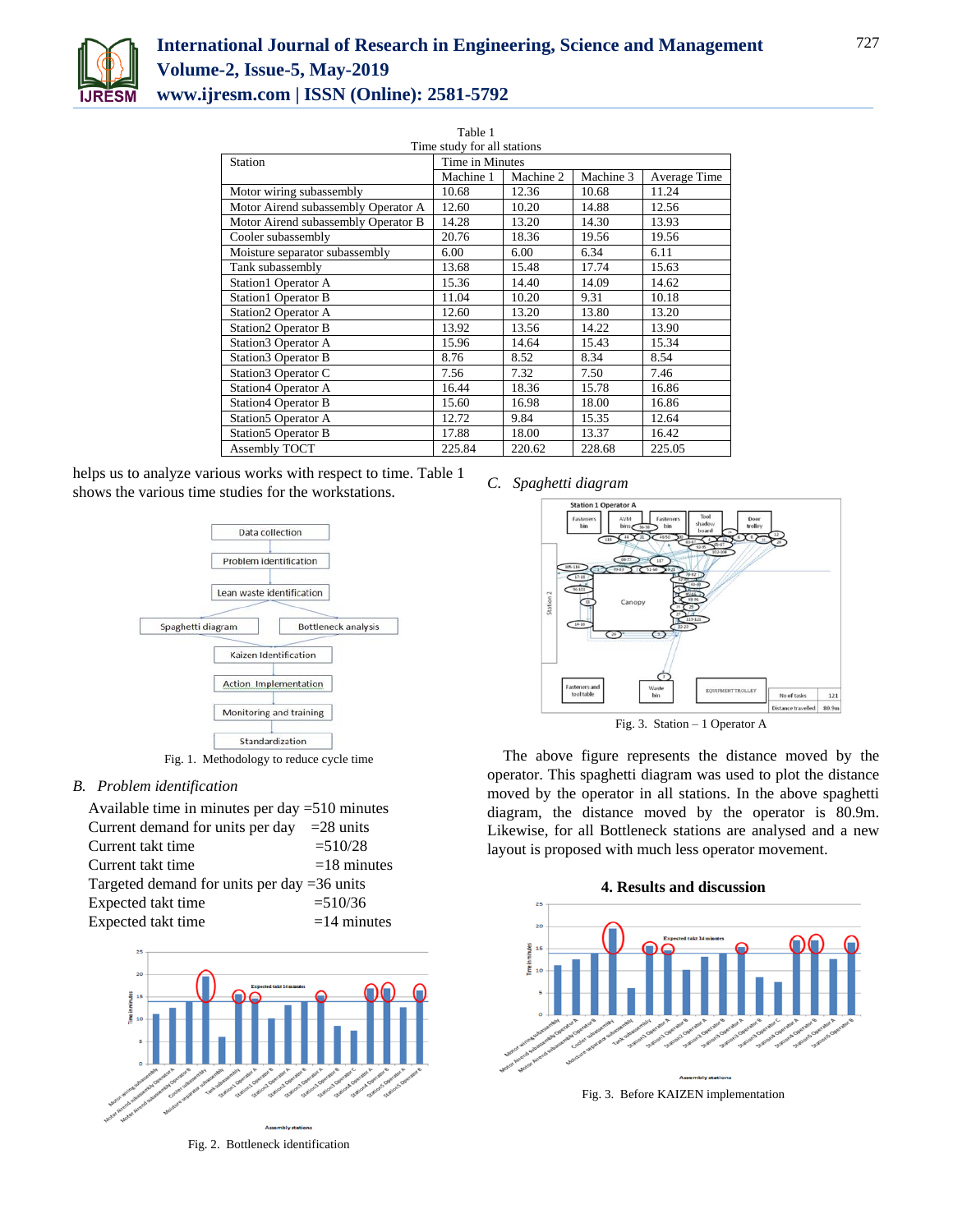

Table 2

| Kaizen identification |                |                                          |                                     |                                |  |
|-----------------------|----------------|------------------------------------------|-------------------------------------|--------------------------------|--|
| <b>MODEL</b>          | <b>STATION</b> | <b>PROBLEMS</b>                          | <b>KAIZENS</b>                      | <b>BENEFITS</b>                |  |
| Product C             | 1              | The High time required to orient the     | Emergency stop button sticker can   | Time reduced = $0.39$ min      |  |
|                       |                | emergency stop button                    | be pasted initially.                |                                |  |
| Product C             | $\mathbf{1}$   | High time and fatigue in removing the    | Instead of 10 bolts, only 2 bolts   | Time reduced $= 1.5$ min       |  |
|                       |                | top roof                                 | should be fixed at the supplier end |                                |  |
| Product C             | Tank           | Improper fitting of Allen box bit with   | Weld the Allen box bit with an      | No loosening of Allen box bit  |  |
|                       | Subassembly    | extension rod                            | extension rod in tank SA            | from the rod                   |  |
| Product C             | $\mathbf{1}$   | Canopy cover removal is a non-value      | Removal of covers of the canopy     | Time Reduced = $0.48$ min      |  |
|                       |                | added activity and increases cycle       | before assembly stations.           |                                |  |
|                       |                | time                                     |                                     |                                |  |
| Product C             | 5              | Unwrapping boxes is a non-value          | Unwrap boxes in stores itself       | Time Reduced $= 0.13$ min      |  |
|                       |                | added activity and increase cycle time   |                                     |                                |  |
| Product C             | 3              | Cycle time increases in strainer valve   | Strainer valve components can be    | Time saved=2.18 min            |  |
|                       |                | components assembly                      | an assembly as a single             |                                |  |
|                       |                |                                          | component                           |                                |  |
| Product C             | 1              | Operator fatigue in fitting control      | Control panel fixture should be     | Time-saving                    |  |
|                       |                | panel                                    | used                                |                                |  |
| Product C             | $\mathbf{1}$   | High time and confusion in fitting       | 2 AVMs for Air end can be fixed     | Time Reduced=0.75 min          |  |
|                       |                | <b>AVMs</b>                              | at supplier end                     |                                |  |
| Product C             | 5              | Wingnut which is fixed at the supplier   | Wingnut and washer in the air       | Time reduced=0.28 min          |  |
|                       |                | end is being removed again to fit air    | filter can be placed in a bin       |                                |  |
|                       |                | filter                                   | separately                          |                                |  |
| Product C             | Cooler         | High time in fan wiring assembly         | Fan wiring should be done at        | Time reduced= 3.5 min          |  |
|                       | Subassembly    |                                          | supplier end                        |                                |  |
| Product B             | $\overline{5}$ | The top roof cover is fitted separately. | Top roof cover can be fitted        | Time reduced $= 0.84$ min      |  |
|                       |                | Its time-consuming process               | before conducting a leak test       |                                |  |
| Product B             | 5              | The air filter has to be reassembled     | The Air filter can be assembled in  | To reduce the Re-assemble time |  |
|                       |                | again                                    | the required position from the      |                                |  |
|                       |                |                                          | supplier end                        |                                |  |
| Product A             | $\overline{4}$ | Operator confuses to identify cooler     | Change colour for cooler inlet      | To avoid confusions            |  |
|                       |                | inlet and outlet hoses since its very    | and outlet hose                     |                                |  |
|                       |                | similar                                  |                                     |                                |  |
| All model             | All stations   | Operator movement for picking and        | The operator can wear a belt        | To avoid confusions and time   |  |
|                       |                | placing tools is high                    | which consists of major tools(      | saved= $2.55 \text{ min}$      |  |
|                       |                |                                          | spanner, screwdriver, cutter,       |                                |  |
|                       |                |                                          | marker, box bit)                    |                                |  |
| All model             | All stations   | Grease gets to stick to the operator's   | Use grease tube or grease gun to    | To avoid excess application of |  |
|                       |                | hand and sometimes excess grease is      | apply grease during a process       | grease                         |  |
|                       |                | applied                                  |                                     |                                |  |
| All model             | Cooler         | High time to remove the screws in the    | Use battery gun instead of          | Time reduced $= 1.2$ min       |  |
|                       | Subassembly    | fan                                      | screwdriver for removing the        |                                |  |
|                       |                |                                          | screws                              |                                |  |
| All model             | Cooler         | Hooke used in lifting scratches the      | Use a rubber brush to cover the     | To avoid scratches in the      |  |
|                       | Subassembly    | cooler body                              | sharp edge of the hook              | products                       |  |
| All model             | $\overline{4}$ | High time for a pressure sensor          | Pressure sensor assembly wiring     | Time Reduced = $2.6$ mins      |  |
|                       |                | assembly                                 | should be done at the supplier end  |                                |  |





Fig. 4. After KAIZEN implementation

The table is a representation of Total Operating Cycle Time before the implementation of kaizens and after implementations. The bottleneck stations which was having high cycle time is reduced by implementing the identified kaizens.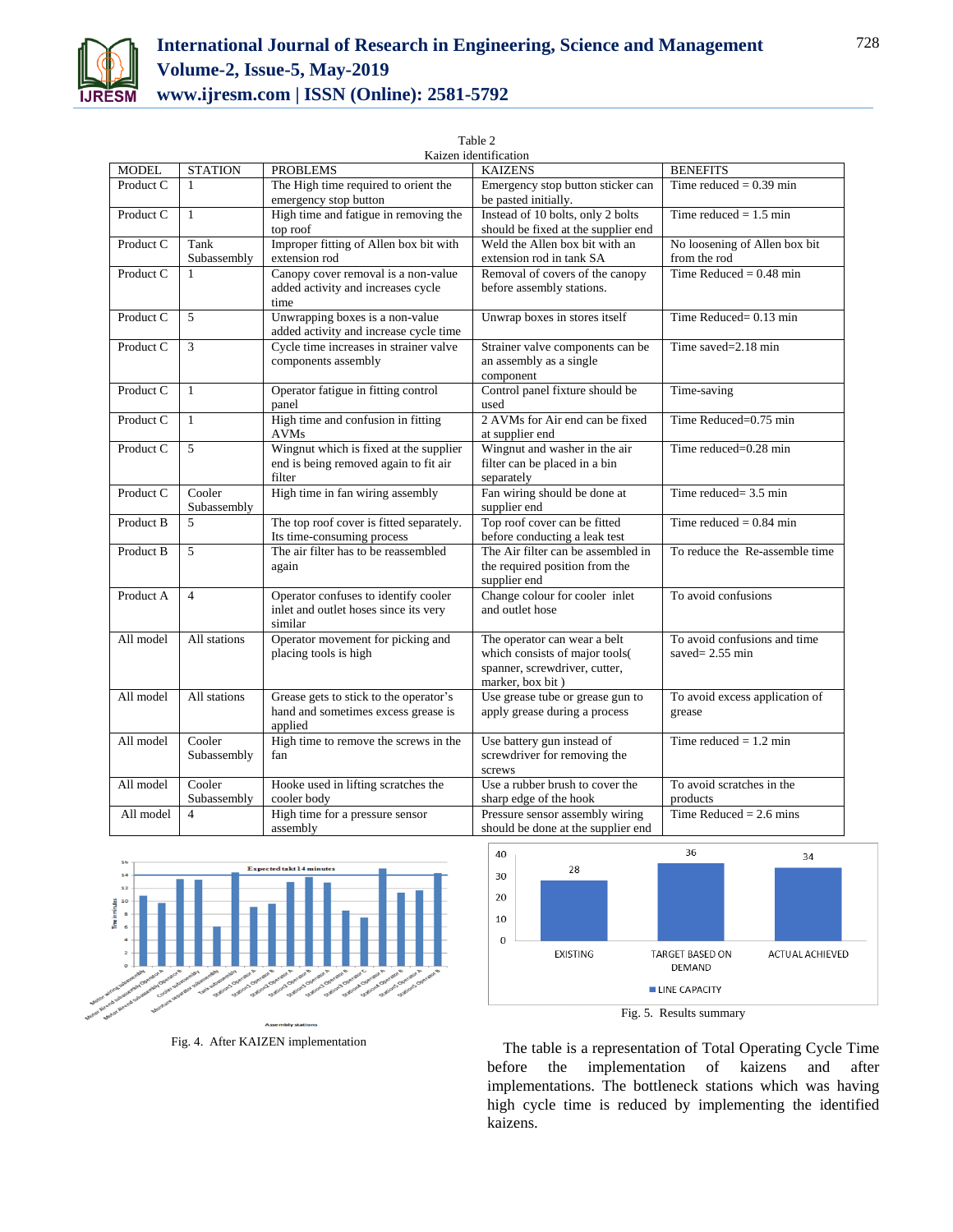

| Table 3                             |                        |                       |  |
|-------------------------------------|------------------------|-----------------------|--|
| <b>Comparison Summary</b>           |                        |                       |  |
| <b>Stations</b>                     | Average Time           |                       |  |
|                                     | Before implementations | After implementations |  |
| Motor wiring Subassembly            | 11.24                  | 10.86                 |  |
| Motor Airend Subassembly Operator A | 12.56                  | 9.75                  |  |
| Motor Airend Subassembly Operator B | 13.93                  | 13.44                 |  |
| Cooler Subassembly                  | 19.56                  | 13.3                  |  |
| Moisture Separator Subassembly      | 6.11                   | 6.11                  |  |
| <b>Tank Subassembly</b>             | 15.63                  | 14.42                 |  |
| <b>Station1 Operator A</b>          | 14.62                  | 9.12                  |  |
| <b>Station1 Operator B</b>          | 10.18                  | 9.62                  |  |
| <b>Station2 Operator A</b>          | 13.2                   | 12.94                 |  |
| <b>Station2 Operator B</b>          | 13.9                   | 13.73                 |  |
| Station 3 Operator A                | 15.34                  | 12.86                 |  |
| Station 3 Operator B                | 8.54                   | 8.54                  |  |
| Station3 Operator C                 | 7.46                   | 7.46                  |  |
| Station4 Operator A                 | 16.86                  | 15.05                 |  |
| <b>Station4 Operator B</b>          | 16.86                  | 11.3                  |  |
| Station5 Operator A                 | 12.64                  | 11.66                 |  |
| <b>Station5 Operator B</b>          | 16.42                  | 14.35                 |  |
| Assembly TOCT                       | 225.05                 | 195.91                |  |

| Table 4                |             |                        |                        |
|------------------------|-------------|------------------------|------------------------|
| <b>Results Summary</b> |             |                        |                        |
| Line A                 | Existing    | Target Based on Demand | <b>Actual Achieved</b> |
| Line Capacity          | 28          | 36                     |                        |
| Assembly Time          | 225 Minutes |                        | 195 minutes            |

Thus the expected line capacity was achieved by process improvement. Thus the process improvements were carried out successfully. The Total Operating cycle time was reduced from 225.5 minutes to 195 minutes.

## **5. Cost analysis**

| Table 5                 |            |                   |  |
|-------------------------|------------|-------------------|--|
| Cost analysis-1         |            |                   |  |
| Line A                  | Existing   | Actual achieved   |  |
| Labour cost per hour    | Rs. 100    | Rs. 100           |  |
| Labour cost per minute  | Rs. 1.67   | Rs. 1.67          |  |
| Toct                    | 225.5 min  | $195 \text{ min}$ |  |
| Labour cost per machine | Rs. 426.68 | Rs. 325.65        |  |
| Line capacity           | 28 units   | 34 units          |  |
| Labour cost per day     | Rs. 11947  | Rs.11072          |  |
|                         |            |                   |  |

## *A. Inference*

The labour cost per day is reduced from Rs.11947 to Rs.11072.

| Reduction in labour cost per day   | $=$ Rs.875    |
|------------------------------------|---------------|
| Reduction in labour cost per month | $=$ Rs.17500  |
| Reduction in labour cost per annum | $=$ Rs.210000 |

| Table 6         |
|-----------------|
| منويعا وهواءوها |

| Cost analysis-2            |              |                        |  |
|----------------------------|--------------|------------------------|--|
| Line A                     | Existing     | <b>Actual Achieved</b> |  |
| Price Per Unit             | Rs. 400000   | Rs. 400000             |  |
| Line Capacity              | 28 Units     | 34 Units               |  |
| Cost of Goods Sold Per Day | Rs. 11200000 | Rs. 13600000           |  |

## *B. Inference*

The cost of goods sold per day is increased from Rs.11200000 to Rs.13600000.

Increase in cost of goods sold per day  $=$  Rs. 2400000 Increase in cost of goods sold per month  $=$  Rs. 48000000 Increase in cost of goods sold per annum = Rs.  $576000000$ 

### **6. Conclusion**

Thus the expected line capacity was achieved by process improvement. Thus the process improvements were carried out successfully. The Total Operating cycle time was decreased from 225.5 minutes to 195 minutes. By conducting work study and implementing kaizens the productivity was increased by reducing TOCT. The Labour cost is decreased by 7.3% and the cost of goods sold per day is increased by 21.4%. The most important result of lean manufacturing is that they do not require high-cost technology and investment. Lean manufacturing has gained popularity over many years. In fact, lean manufacturing methodology requires all the employees in an organization to work together and create a never-ending effort to continuous improvement.

### **References**

- [1] Mayank Dev Singh, Swati Singh, Derasarikeyur, Sony Saumil, Patel Niki, Panchal Harshal, "Overall productivity improvement in casting industry by using various industrial engineering techniques", International Journal of innovative research in science, Engineering and technology, January 2015.
- [2] Prathamesh P Kulkarni, Sagar S Kshire, Kailas V Chandratre "Productivity Improvement through Lean Deployment & Work Study Methods", International Journal of Research in Engineering and Technology, February 2014.
- [3] Claudio Favia, Michele Germanib, Marco Marconib, "A 4M approach for a comprehensive analysis and improvement of manual assembly lines", 27th International Conference on Flexible Automation and Intelligent Manufacturing, June-2017.
- [4] R Sundar, AN N Balaji, R M Satheesh Kumar", A Review on Lean Manufacturing Implementation Techniques "12th Global Congress on Manufacturing and Management, 2014.
- [5] Cengiz Durana, Aysel Cetindereb, Yunus Emre Aksuc", Productivity improvement by work and time study technique for earth energy-glass